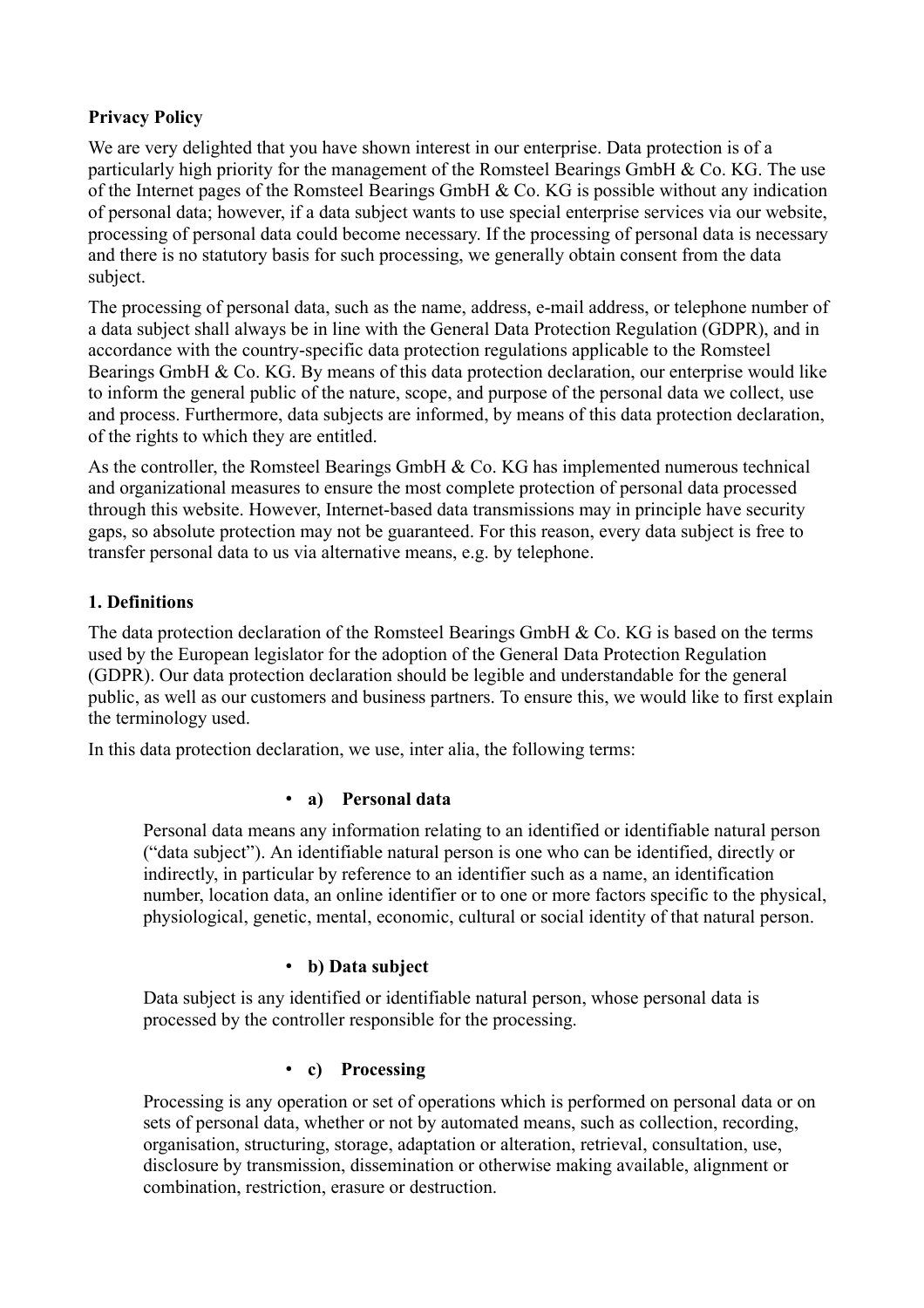#### • **d) Restriction of processing**

Restriction of processing is the marking of stored personal data with the aim of limiting their processing in the future.

### • **e) Profiling**

Profiling means any form of automated processing of personal data consisting of the use of personal data to evaluate certain personal aspects relating to a natural person, in particular to analyse or predict aspects concerning that natural person's performance at work, economic situation, health, personal preferences, interests, reliability, behaviour, location or movements.

### • **f) Pseudonymisation**

Pseudonymisation is the processing of personal data in such a manner that the personal data can no longer be attributed to a specific data subject without the use of additional information, provided that such additional information is kept separately and is subject to technical and organisational measures to ensure that the personal data are not attributed to an identified or identifiable natural person.

### • **g) Controller or controller responsible for the processing**

Controller or controller responsible for the processing is the natural or legal person, public authority, agency or other body which, alone or jointly with others, determines the purposes and means of the processing of personal data; where the purposes and means of such processing are determined by Union or Member State law, the controller or the specific criteria for its nomination may be provided for by Union or Member State law.

#### • **h) Processor**

Processor is a natural or legal person, public authority, agency or other body which processes personal data on behalf of the controller.

### • **i) Recipient**

Recipient is a natural or legal person, public authority, agency or another body, to which the personal data are disclosed, whether a third party or not. However, public authorities which may receive personal data in the framework of a particular inquiry in accordance with Union or Member State law shall not be regarded as recipients; the processing of those data by those public authorities shall be in compliance with the applicable data protection rules according to the purposes of the processing.

### • **j) Third party**

Third party is a natural or legal person, public authority, agency or body other than the data subject, controller, processor and persons who, under the direct authority of the controller or processor, are authorised to process personal data.

#### • **k) Consent**

Consent of the data subject is any freely given, specific, informed and unambiguous indication of the data subject's wishes by which he or she, by a statement or by a clear affirmative action, signifies agreement to the processing of personal data relating to him or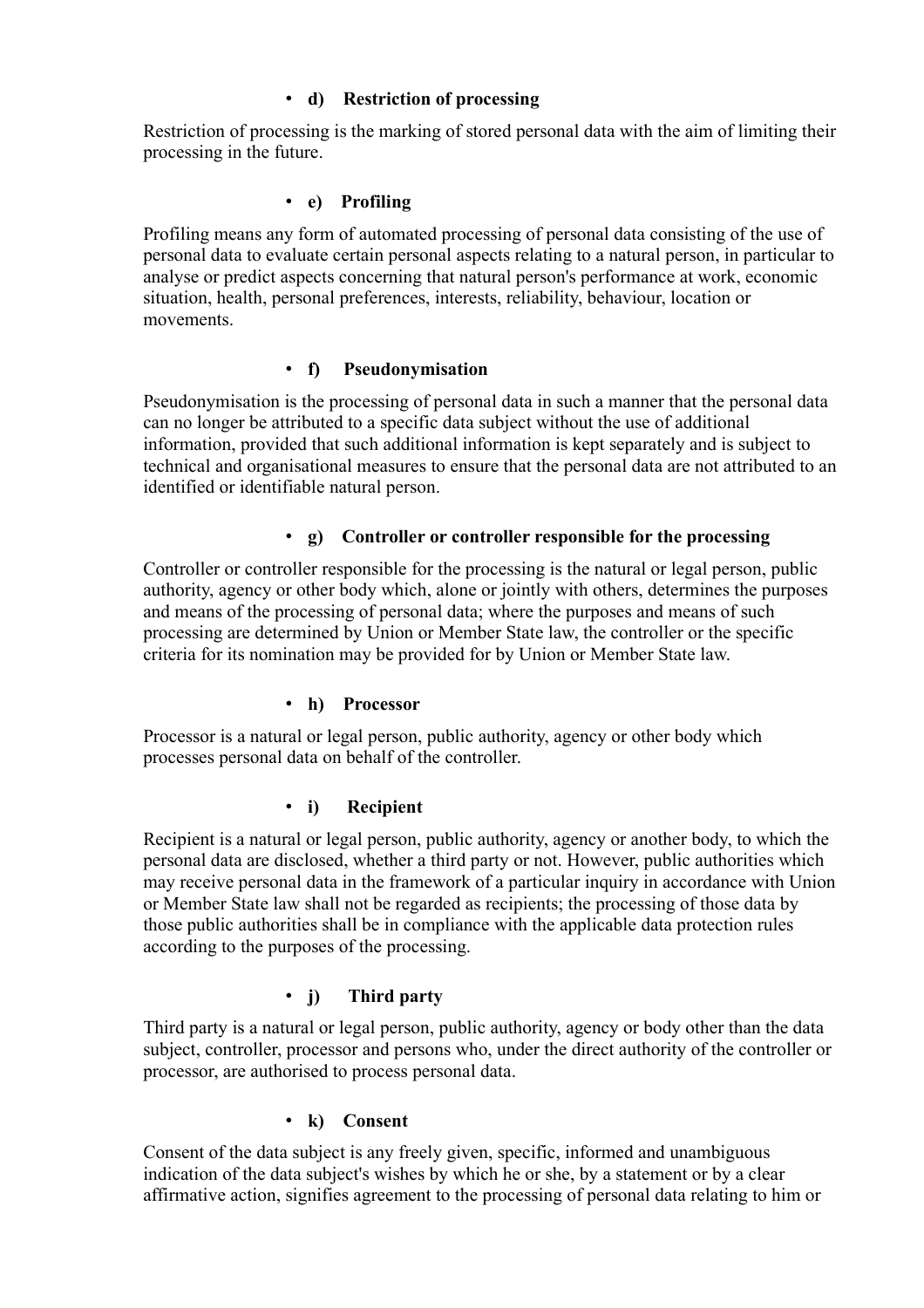her.

### **2. Name and Address of the controller**

Controller for the purposes of the General Data Protection Regulation (GDPR), other data protection laws applicable in Member states of the European Union and other provisions related to data protection is:

Romsteel Bearings GmbH & Co. KG Frankenstr. 256 45134 Essen Deutschland Phone: 02014513670 Email: sales@Romteel.de Website: www.romsteel.de

# **3. Collection of general data and information**

The website of the Romsteel Bearings GmbH & Co. KG collects a series of general data and information when a data subject or automated system calls up the website. This general data and information are stored in the server log files. Collected may be (1) the browser types and versions used, (2) the operating system used by the accessing system, (3) the website from which an accessing system reaches our website (so-called referrers), (4) the sub-websites, (5) the date and time of access to the Internet site, (6) an Internet protocol address (IP address), (7) the Internet service provider of the accessing system, and (8) any other similar data and information that may be used in the event of attacks on our information technology systems.

When using these general data and information, the Romsteel Bearings GmbH & Co. KG does not draw any conclusions about the data subject. Rather, this information is needed to (1) deliver the content of our website correctly, (2) optimize the content of our website as well as its advertisement, (3) ensure the long-term viability of our information technology systems and website technology, and (4) provide law enforcement authorities with the information necessary for criminal prosecution in case of a cyber-attack. Therefore, the Romsteel Bearings GmbH & Co. KG analyzes anonymously collected data and information statistically, with the aim of increasing the data protection and data security of our enterprise, and to ensure an optimal level of protection for the personal data we process. The anonymous data of the server log files are stored separately from all personal data provided by a data subject.

### **4. Contact possibility via the website**

The website of the Romsteel Bearings GmbH & Co. KG contains information that enables a quick electronic contact to our enterprise, as well as direct communication with us, which also includes a general address of the so-called electronic mail (e-mail address). If a data subject contacts the controller by e-mail or via a contact form, the personal data transmitted by the data subject are automatically stored. Such personal data transmitted on a voluntary basis by a data subject to the data controller are stored for the purpose of processing or contacting the data subject. There is no transfer of this personal data to third parties.

### **5. Routine erasure and blocking of personal data**

The data controller shall process and store the personal data of the data subject only for the period necessary to achieve the purpose of storage, or as far as this is granted by the European legislator or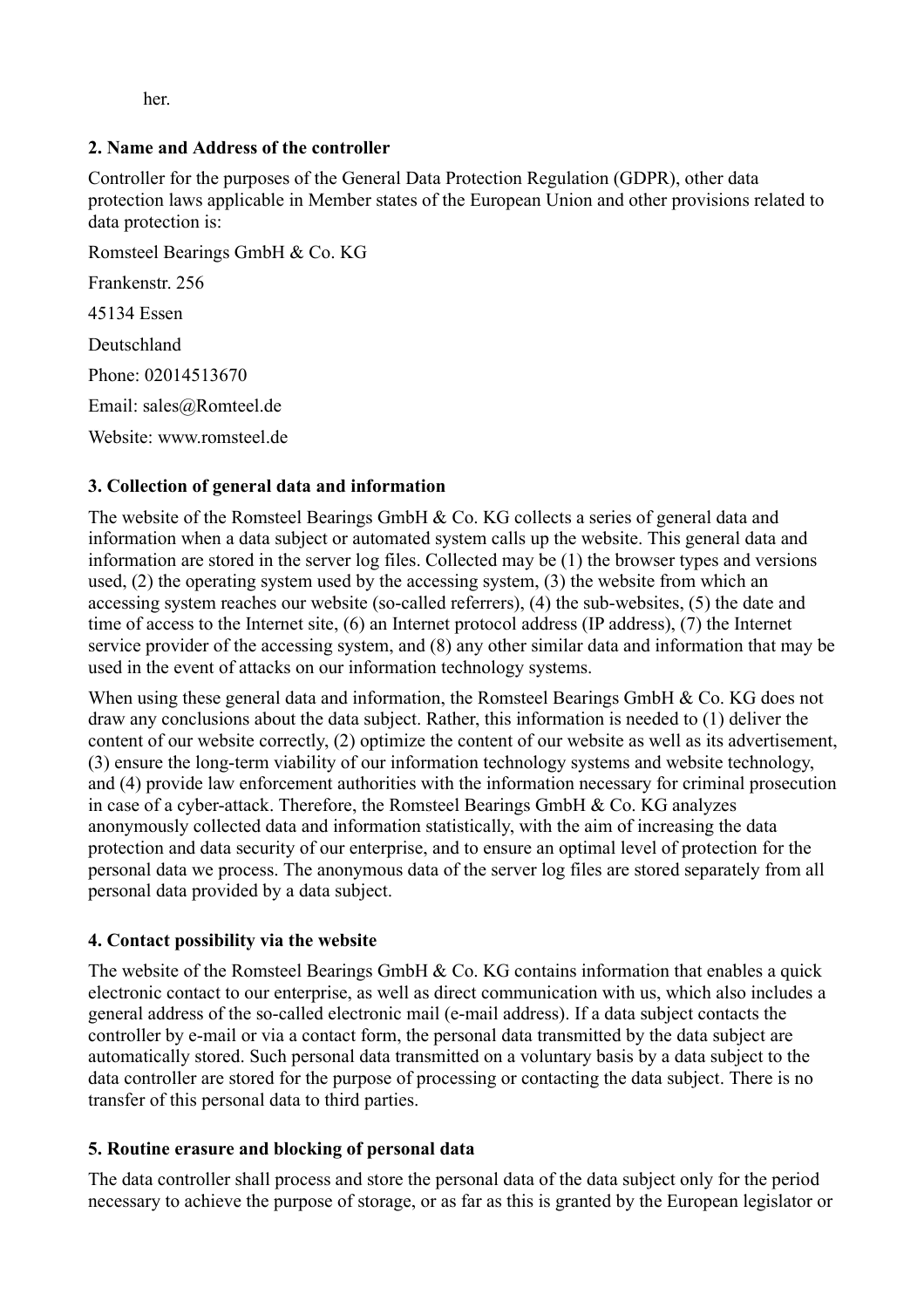other legislators in laws or regulations to which the controller is subject to.

If the storage purpose is not applicable, or if a storage period prescribed by the European legislator or another competent legislator expires, the personal data are routinely blocked or erased in accordance with legal requirements.

### **6. Rights of the data subject**

#### • **a) Right of confirmation**

Each data subject shall have the right granted by the European legislator to obtain from the controller the confirmation as to whether or not personal data concerning him or her are being processed. If a data subject wishes to avail himself of this right of confirmation, he or she may, at any time, contact any employee of the controller.

### • **b) Right of access**

Each data subject shall have the right granted by the European legislator to obtain from the controller free information about his or her personal data stored at any time and a copy of this information. Furthermore, the European directives and regulations grant the data subject access to the following information:

- the purposes of the processing;
- the categories of personal data concerned;
- the recipients or categories of recipients to whom the personal data have been or will be disclosed, in particular recipients in third countries or international organisations;
- where possible, the envisaged period for which the personal data will be stored, or, if not possible, the criteria used to determine that period;
- the existence of the right to request from the controller rectification or erasure of personal data, or restriction of processing of personal data concerning the data subject, or to object to such processing;
- the existence of the right to lodge a complaint with a supervisory authority;
- where the personal data are not collected from the data subject, any available information as to their source;
- the existence of automated decision-making, including profiling, referred to in Article 22(1) and (4) of the GDPR and, at least in those cases, meaningful information about the logic involved, as well as the significance and envisaged consequences of such processing for the data subject.

Furthermore, the data subject shall have a right to obtain information as to whether personal data are transferred to a third country or to an international organisation. Where this is the case, the data subject shall have the right to be informed of the appropriate safeguards relating to the transfer.

If a data subject wishes to avail himself of this right of access, he or she may, at any time, contact any employee of the controller.

### • **c) Right to rectification**

Each data subject shall have the right granted by the European legislator to obtain from the controller without undue delay the rectification of inaccurate personal data concerning him or her. Taking into account the purposes of the processing, the data subject shall have the right to have incomplete personal data completed, including by means of providing a supplementary statement.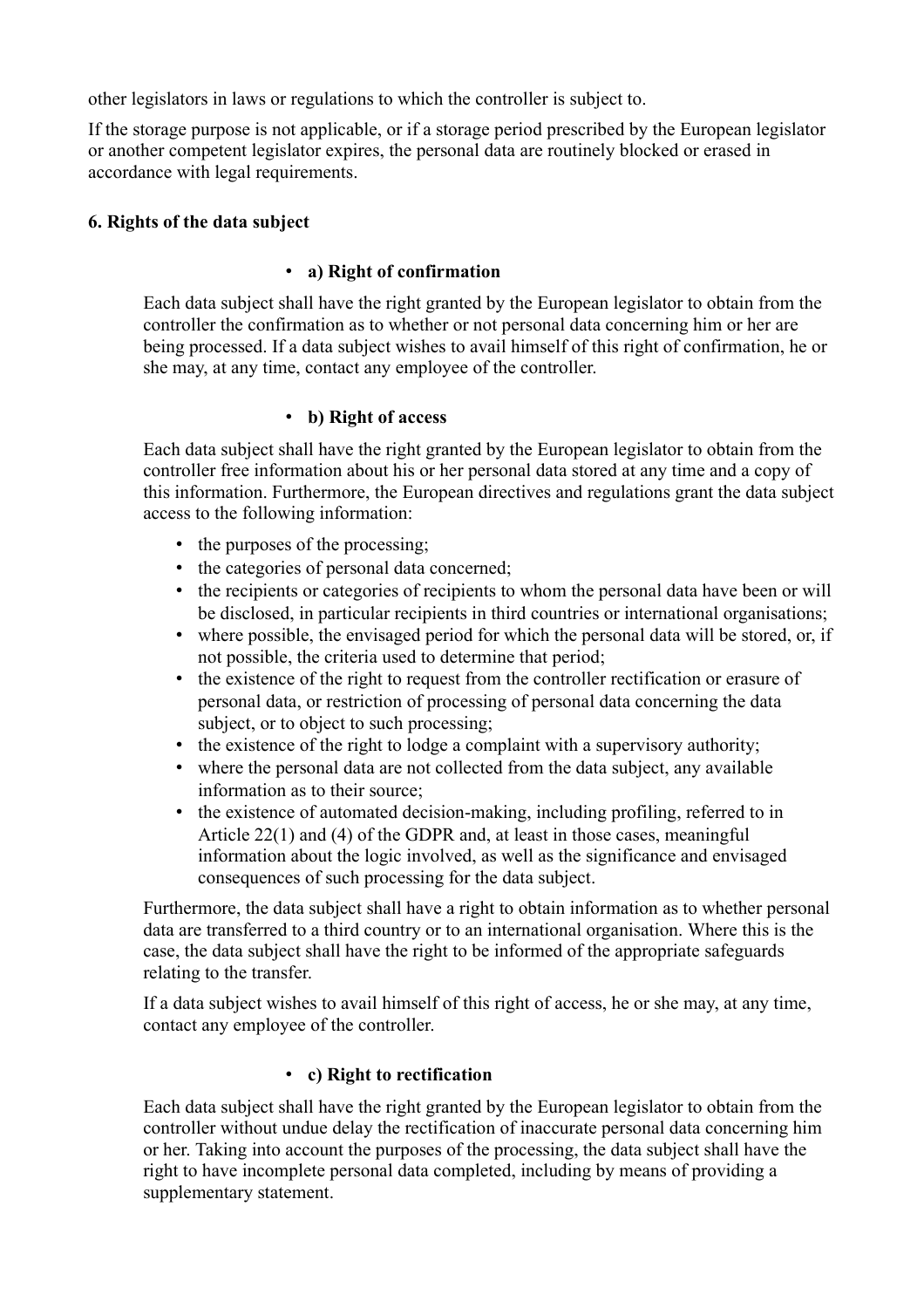If a data subject wishes to exercise this right to rectification, he or she may, at any time, contact any employee of the controller.

# • **d) Right to erasure (Right to be forgotten)**

Each data subject shall have the right granted by the European legislator to obtain from the controller the erasure of personal data concerning him or her without undue delay, and the controller shall have the obligation to erase personal data without undue delay where one of the following grounds applies, as long as the processing is not necessary:

- The personal data are no longer necessary in relation to the purposes for which they were collected or otherwise processed.
- The data subject withdraws consent to which the processing is based according to point (a) of Article 6(1) of the GDPR, or point (a) of Article 9(2) of the GDPR, and where there is no other legal ground for the processing.
- The data subject objects to the processing pursuant to Article 21(1) of the GDPR and there are no overriding legitimate grounds for the processing, or the data subject objects to the processing pursuant to Article 21(2) of the GDPR.
- The personal data have been unlawfully processed.
- The personal data must be erased for compliance with a legal obligation in Union or Member State law to which the controller is subject.
- The personal data have been collected in relation to the offer of information society services referred to in Article 8(1) of the GDPR.

If one of the aforementioned reasons applies, and a data subject wishes to request the erasure of personal data stored by the Romsteel Bearings GmbH & Co. KG, he or she may, at any time, contact any employee of the controller. An employee of Romsteel Bearings GmbH & Co. KG shall promptly ensure that the erasure request is complied with immediately.

Where the controller has made personal data public and is obliged pursuant to Article 17(1) to erase the personal data, the controller, taking account of available technology and the cost of implementation, shall take reasonable steps, including technical measures, to inform other controllers processing the personal data that the data subject has requested erasure by such controllers of any links to, or copy or replication of, those personal data, as far as processing is not required. An employees of the Romsteel Bearings GmbH & Co. KG will arrange the necessary measures in individual cases.

# • **e) Right of restriction of processing**

Each data subject shall have the right granted by the European legislator to obtain from the controller restriction of processing where one of the following applies:

- The accuracy of the personal data is contested by the data subject, for a period enabling the controller to verify the accuracy of the personal data.
- The processing is unlawful and the data subject opposes the erasure of the personal data and requests instead the restriction of their use instead.
- The controller no longer needs the personal data for the purposes of the processing, but they are required by the data subject for the establishment, exercise or defence of legal claims.
- The data subject has objected to processing pursuant to Article 21(1) of the GDPR pending the verification whether the legitimate grounds of the controller override those of the data subject.

If one of the aforementioned conditions is met, and a data subject wishes to request the restriction of the processing of personal data stored by the Romsteel Bearings GmbH & Co.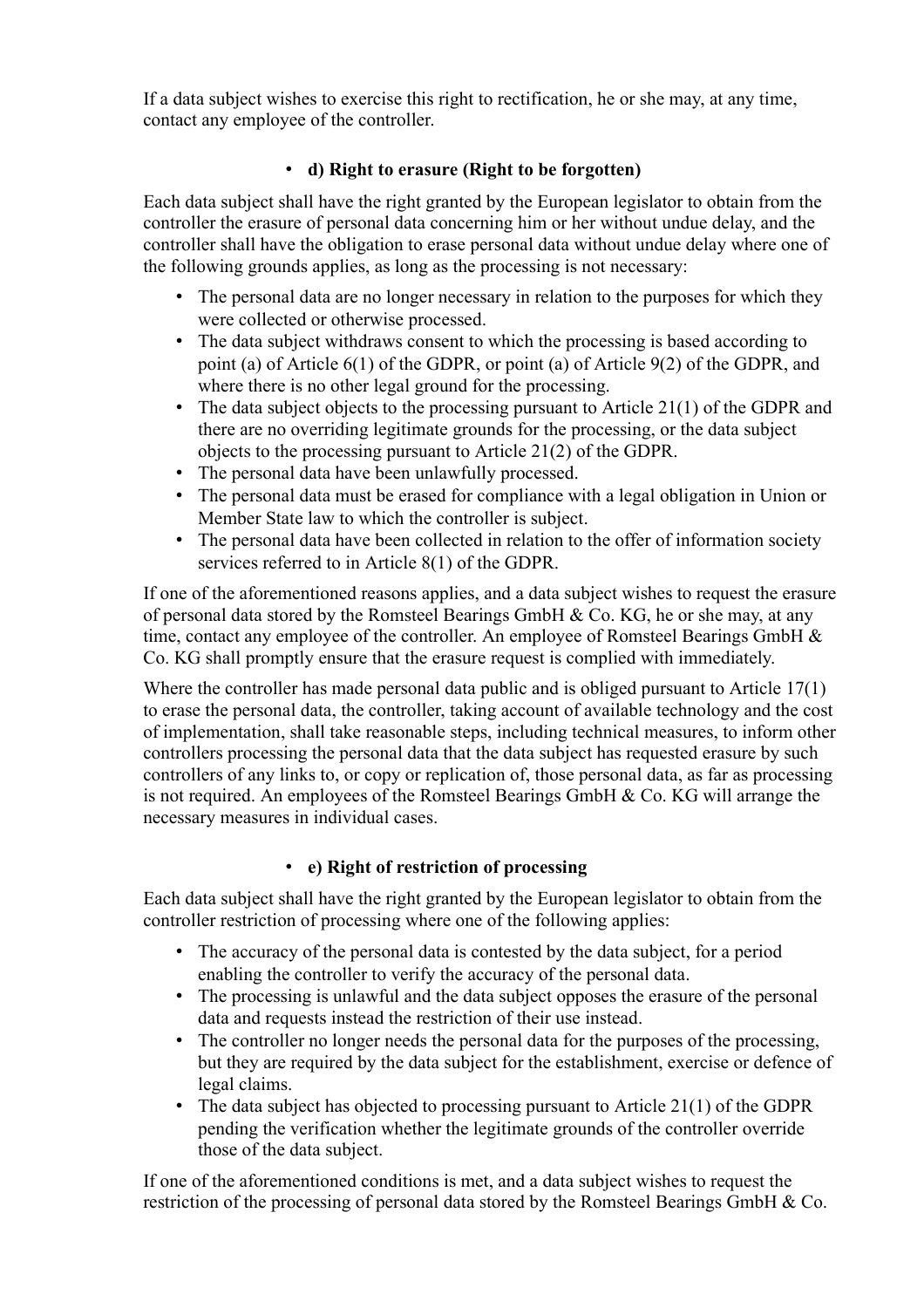KG, he or she may at any time contact any employee of the controller. The employee of the Romsteel Bearings GmbH & Co. KG will arrange the restriction of the processing.

# • **f) Right to data portability**

Each data subject shall have the right granted by the European legislator, to receive the personal data concerning him or her, which was provided to a controller, in a structured, commonly used and machine-readable format. He or she shall have the right to transmit those data to another controller without hindrance from the controller to which the personal data have been provided, as long as the processing is based on consent pursuant to point (a) of Article 6(1) of the GDPR or point (a) of Article 9(2) of the GDPR, or on a contract pursuant to point (b) of Article 6(1) of the GDPR, and the processing is carried out by automated means, as long as the processing is not necessary for the performance of a task carried out in the public interest or in the exercise of official authority vested in the controller.

Furthermore, in exercising his or her right to data portability pursuant to Article 20(1) of the GDPR, the data subject shall have the right to have personal data transmitted directly from one controller to another, where technically feasible and when doing so does not adversely affect the rights and freedoms of others.

In order to assert the right to data portability, the data subject may at any time contact any employee of the Romsteel Bearings GmbH & Co. KG.

# • **g) Right to object**

Each data subject shall have the right granted by the European legislator to object, on grounds relating to his or her particular situation, at any time, to processing of personal data concerning him or her, which is based on point (e) or (f) of Article 6(1) of the GDPR. This also applies to profiling based on these provisions.

The Romsteel Bearings GmbH & Co. KG shall no longer process the personal data in the event of the objection, unless we can demonstrate compelling legitimate grounds for the processing which override the interests, rights and freedoms of the data subject, or for the establishment, exercise or defence of legal claims.

If the Romsteel Bearings GmbH  $& Co.$  KG processes personal data for direct marketing purposes, the data subject shall have the right to object at any time to processing of personal data concerning him or her for such marketing. This applies to profiling to the extent that it is related to such direct marketing. If the data subject objects to the Romsteel Bearings GmbH & Co. KG to the processing for direct marketing purposes, the Romsteel Bearings GmbH & Co. KG will no longer process the personal data for these purposes.

In addition, the data subject has the right, on grounds relating to his or her particular situation, to object to processing of personal data concerning him or her by the Romsteel Bearings GmbH & Co. KG for scientific or historical research purposes, or for statistical purposes pursuant to Article 89(1) of the GDPR, unless the processing is necessary for the performance of a task carried out for reasons of public interest.

In order to exercise the right to object, the data subject may contact any employee of the Romsteel Bearings GmbH & Co. KG. In addition, the data subject is free in the context of the use of information society services, and notwithstanding Directive 2002/58/EC, to use his or her right to object by automated means using technical specifications.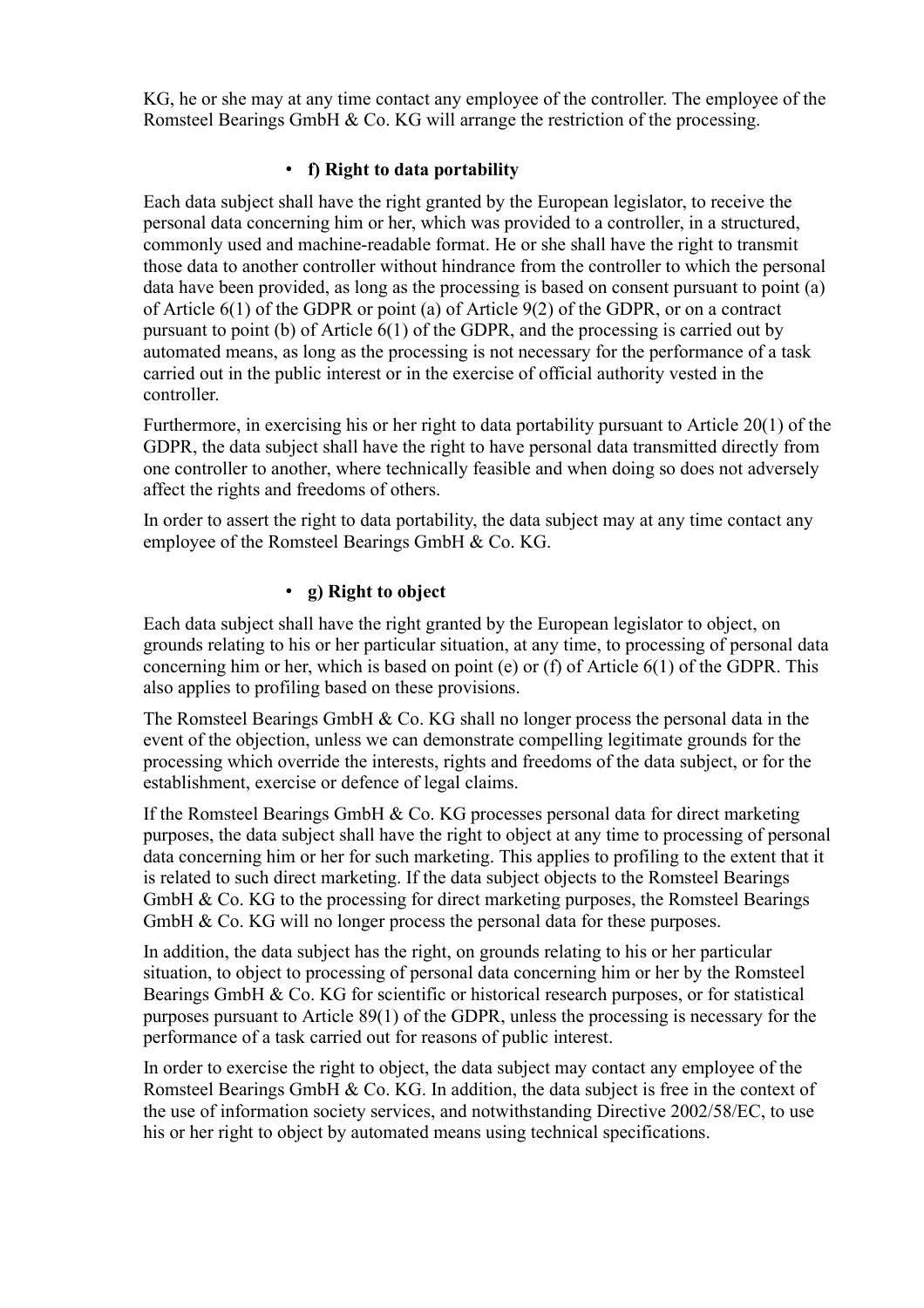# • **h) Automated individual decision-making, including profiling**

Each data subject shall have the right granted by the European legislator not to be subject to a decision based solely on automated processing, including profiling, which produces legal effects concerning him or her, or similarly significantly affects him or her, as long as the decision (1) is not is necessary for entering into, or the performance of, a contract between the data subject and a data controller, or (2) is not authorised by Union or Member State law to which the controller is subject and which also lays down suitable measures to safeguard the data subject's rights and freedoms and legitimate interests, or (3) is not based on the data subject's explicit consent.

If the decision (1) is necessary for entering into, or the performance of, a contract between the data subject and a data controller, or (2) it is based on the data subject's explicit consent, the Romsteel Bearings GmbH & Co. KG shall implement suitable measures to safeguard the data subject's rights and freedoms and legitimate interests, at least the right to obtain human intervention on the part of the controller, to express his or her point of view and contest the decision.

If the data subject wishes to exercise the rights concerning automated individual decisionmaking, he or she may, at any time, contact any employee of the Romsteel Bearings GmbH & Co. KG.

# • **i) Right to withdraw data protection consent**

Each data subject shall have the right granted by the European legislator to withdraw his or her consent to processing of his or her personal data at any time.

If the data subject wishes to exercise the right to withdraw the consent, he or she may, at any time, contact any employee of the Romsteel Bearings GmbH & Co. KG.

### **7. Legal basis for the processing**

Art. 6(1) lit. a GDPR serves as the legal basis for processing operations for which we obtain consent for a specific processing purpose. If the processing of personal data is necessary for the performance of a contract to which the data subject is party, as is the case, for example, when processing operations are necessary for the supply of goods or to provide any other service, the processing is based on Article 6(1) lit. b GDPR. The same applies to such processing operations which are necessary for carrying out pre-contractual measures, for example in the case of inquiries concerning our products or services. Is our company subject to a legal obligation by which processing of personal data is required, such as for the fulfillment of tax obligations, the processing is based on Art. 6(1) lit. c GDPR. In rare cases, the processing of personal data may be necessary to protect the vital interests of the data subject or of another natural person. This would be the case, for example, if a visitor were injured in our company and his name, age, health insurance data or other vital information would have to be passed on to a doctor, hospital or other third party. Then the processing would be based on Art. 6(1) lit. d GDPR. Finally, processing operations could be based on Article 6(1) lit. f GDPR. This legal basis is used for processing operations which are not covered by any of the abovementioned legal grounds, if processing is necessary for the purposes of the legitimate interests pursued by our company or by a third party, except where such interests are overridden by the interests or fundamental rights and freedoms of the data subject which require protection of personal data. Such processing operations are particularly permissible because they have been specifically mentioned by the European legislator. He considered that a legitimate interest could be assumed if the data subject is a client of the controller (Recital 47 Sentence 2 GDPR).